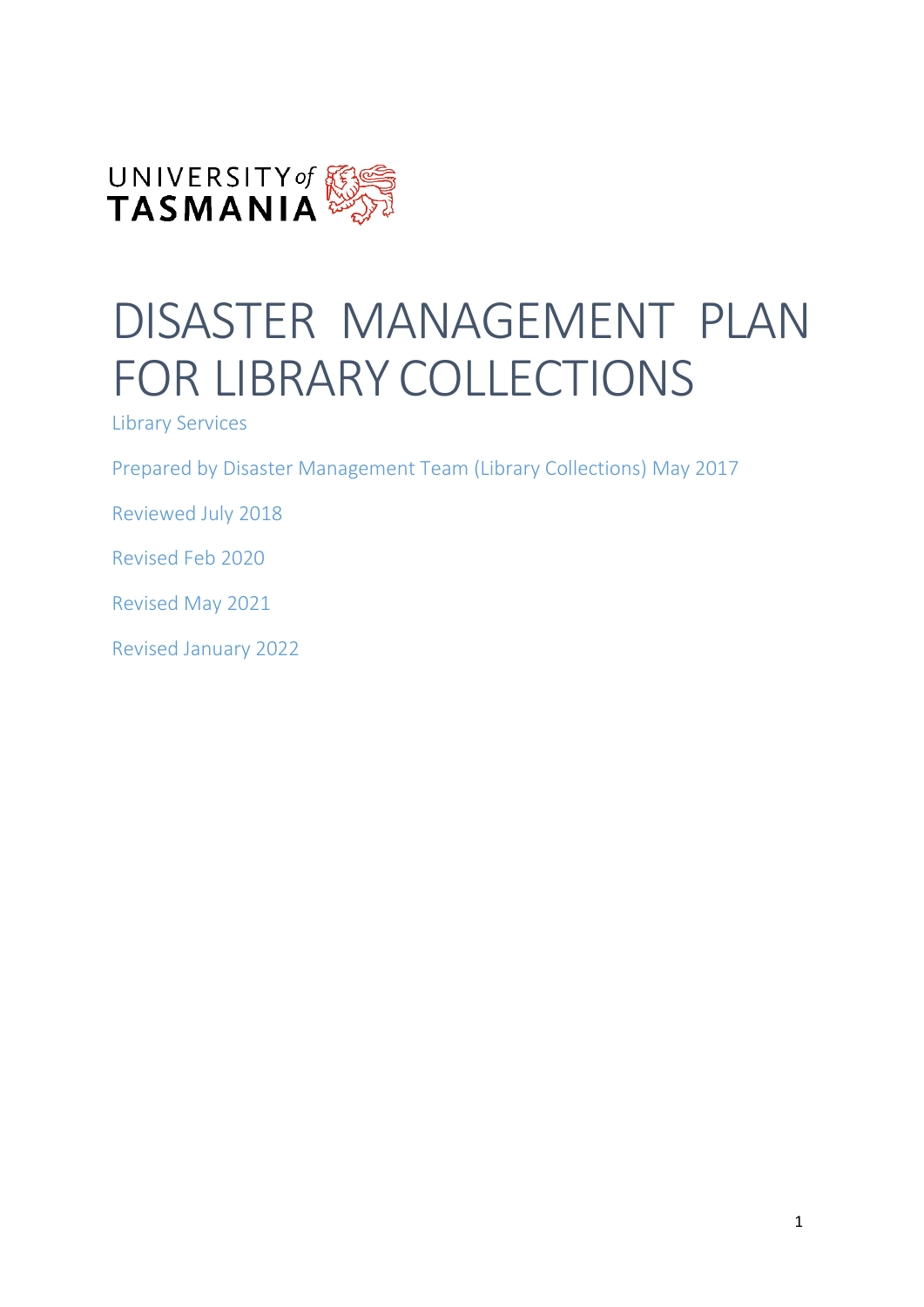



**Follow UTAS emergency procedures: contact Security** Hobart 6226 **7600** Launceston 6226 **3336** Burnie 6226 **3336**



If the incident is not endangering to staff and clients, and evacuation is not necessary, where practicable:

#### **take immediate remedial actions to prevent damage**

seek assistance of staff in the immediate area

work first to rescue collection priorities, as identified on Library floor plans

move the material from the affected area

use supplies from disaster kits where available



Security will assess the specific risk to collections in this incident and contact *Library Services representative* as needed to progress recovery phase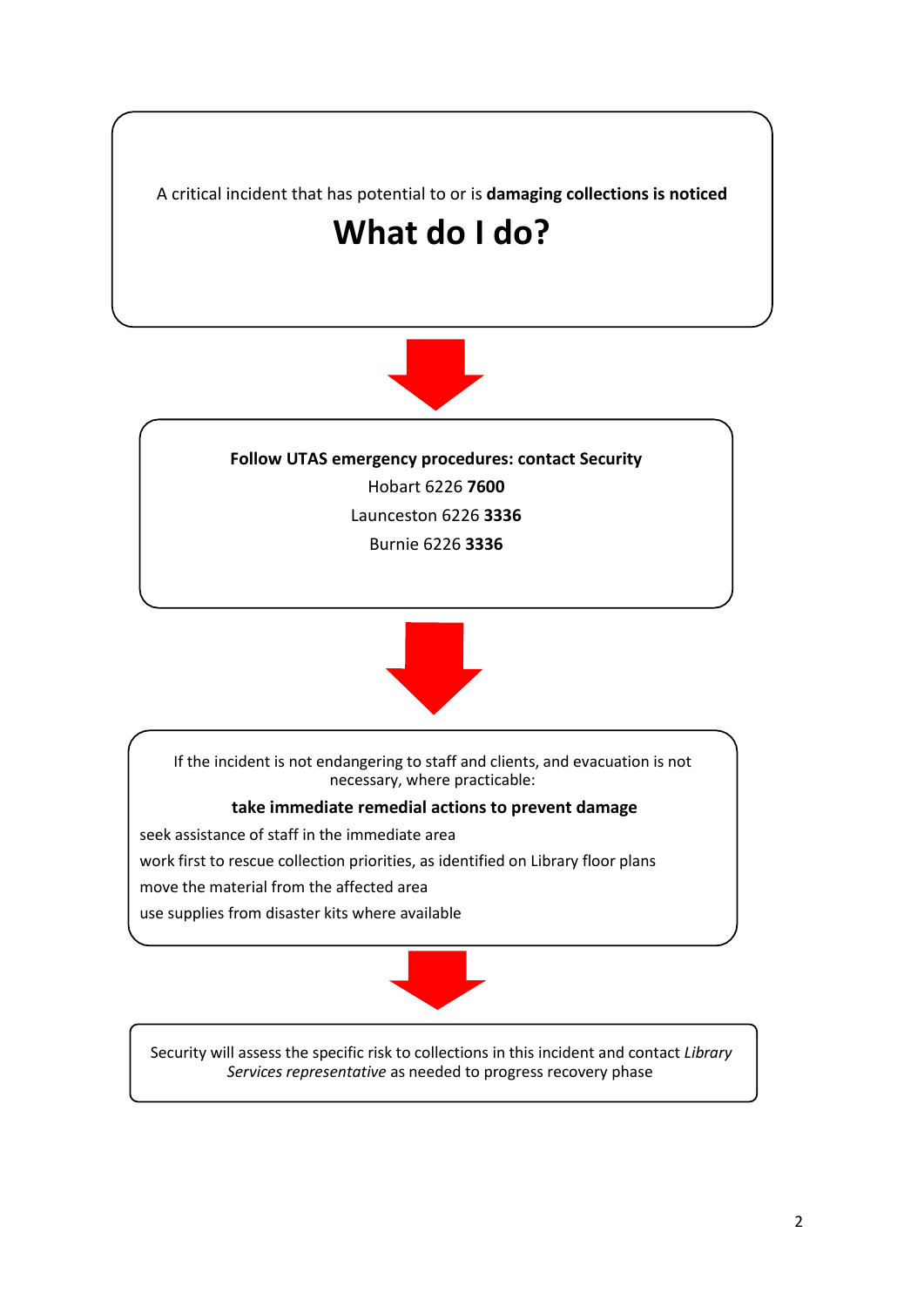### Contents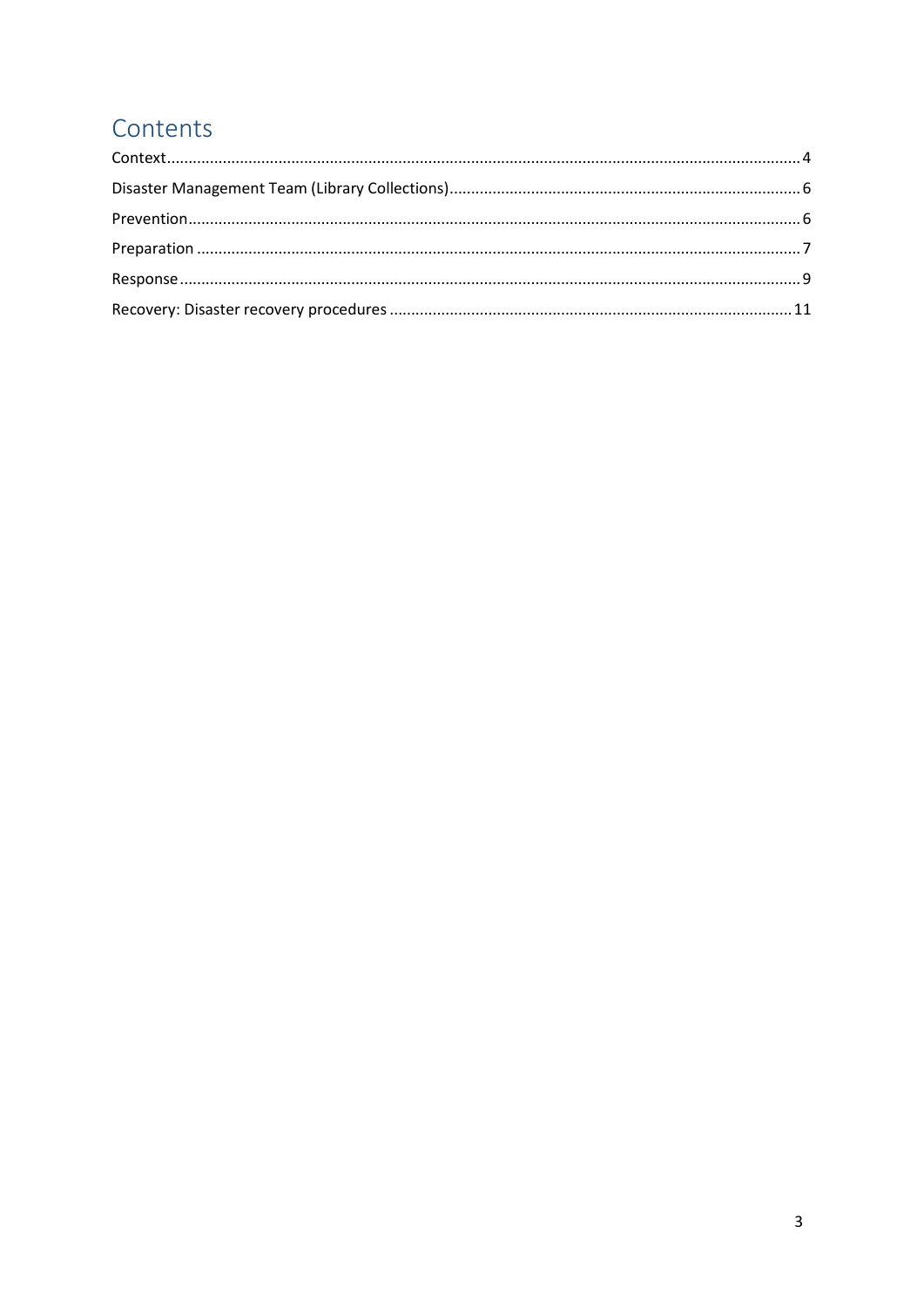### <span id="page-3-0"></span>**Context**

Disaster Management for Library Collections is informed by the UTAS broaderframework: [Infrastructure Services Development](https://www.utas.edu.au/infrastructure-services-development) ( ISD) manages [emergency management](https://www.utas.edu.au/infrastructure-services-development/emergency-procedures) [People and Wellbeing](https://www.utas.edu.au/people-wellbeing) manage [Safety Management](https://www.utas.edu.au/safety-and-wellbeing/management-and-responsibilities)

Library's Business Continuity Plan, is overseen by the [University's](https://www.utas.edu.au/legal-services/audit-and-risk) Audit and Risk Unit

The University of Tasmania Library physical collections are spread over 8locations. Since 2019 the Library also manages the [University Cultural Collections.](https://exhibit.utas.edu.au/s/university-of-tasmania-cultural-collections/page/university-cultural-collections) Collections held in commercial storage are managed by provider's disaster plan. This Disaster Management Plan does not currently encompass the entirety of University Cultural Collections, this is in progress.

The Library Collections include monograph (books, DVDs, CDs etc) and journal collections, and Special & Rare Collections located on Level 5 Morris Miller Library, which also houses the Royal Society of Tasmania (TRST) Collection. Rare collections need particular attention, and this has been included in the schedule of preventative measures & preparedness actions (Appendix 1)

Library Services are responsible for the monograph and rare collections at all locations and work with ISD to ensure that disaster prevention and management is in place. These collections sit in buildings, with nominated building wardens, and have their own hierarchy of emergency response. There are a number of people who could be first on the scene when a critical incident occurs. ISD is responsible for emergency management and coordinates crisis management, through the Crisis Management and Recovery Team (CMRT) for the University,

The principles of prevention, preparedness, response, recovery, as outlined in the ALIA documentation (2010), are followed.

This plan is used:

- as a mechanism to schedule and ensure prevention of and preparation for disaster and other critical incidents.
- to provide guidelines for immediate response to emergencies that threaten collections and initial recovery steps for anyone who might be the first on scene at a critical incident affecting Library collections.
- provide guidelines for recovery steps, to be used by Library Services staff, post critical incident recovery time

This plan is owned by Library Services and updated annually by Senior Librarian (Collections) and the Disaster Management Team (Library Collections) (DMT (LC)).

Circulation: key staff and locations to receive plan

| Who/where                                                    | Why                           |
|--------------------------------------------------------------|-------------------------------|
| Library<br><i>locations</i><br>with<br>All<br>collections    | First response                |
|                                                              |                               |
| Security                                                     | Provision of all operational  |
|                                                              | security services             |
| Library and Cultural Collections                             | Responsible for management of |
| staff                                                        | Library Collections           |
| ISD Facilities Management Unit Responsible for Emergency and |                               |
|                                                              | crisis management             |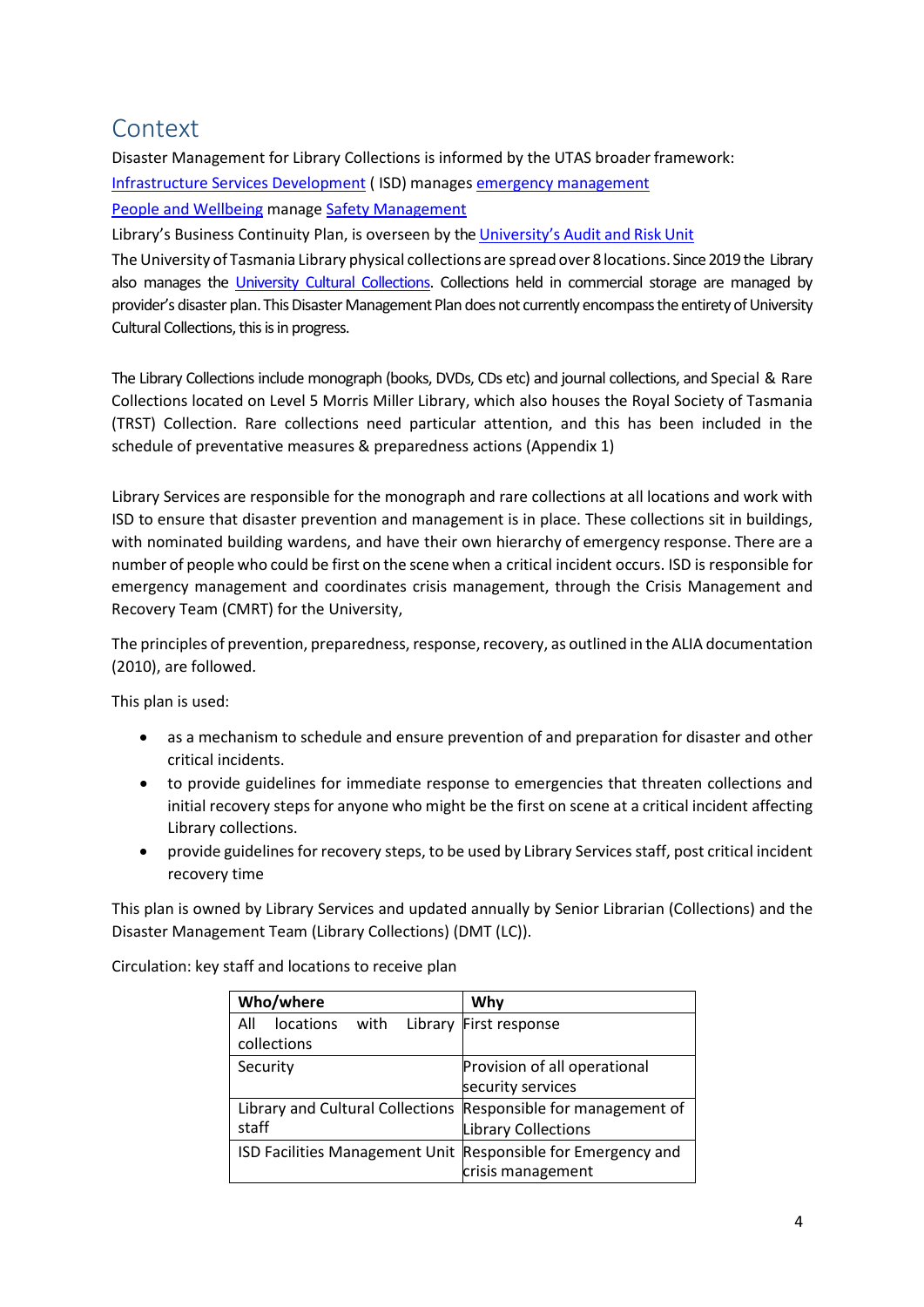| <b>Audit and Risk Unit</b>                                 | <b>Responsible for Business</b><br><b>Continuity Planning</b>                                       |
|------------------------------------------------------------|-----------------------------------------------------------------------------------------------------|
| Building Wardens, where<br>Library collections are located |                                                                                                     |
| Royal Society of Tasmania                                  | As owners of a significant rare<br>collection that is housed in the<br><b>Morris Miller Library</b> |

Related documents:

| <b>Document</b>                 | Owned by                      | Located:                              |
|---------------------------------|-------------------------------|---------------------------------------|
| Emergency<br>management         | ISD, including Security and   | https://www.utas.edu.au/infrastructur |
| procedures                      | <b>Campus Emergency</b>       | e-services-development/emergency-     |
|                                 | Coordinators                  | management/emergency-procedures       |
| Crisis Management at UTAS       | ISD                           | https://www.utas.edu.au/infrastructur |
|                                 |                               | e-services-                           |
|                                 |                               | development/security/crisis-          |
|                                 |                               | management                            |
| Guidelines for immediate        | Disaster Management           | https://www.utas.edu.au/library/about |
| response and short term         | Team (Library Collections)    | /policies                             |
| recovery                        | DMT (LC)                      |                                       |
| <b>Business Continuity Plan</b> | University Librarian, Library | Internal document N:\DVC-             |
|                                 | and Cultural Collections      | SE\Library\Functional                 |
|                                 |                               | Documents\Business Continuity and     |
|                                 |                               | <b>Risk</b>                           |
|                                 |                               |                                       |
| Insurance                       | <b>Financial Services</b>     |                                       |
| Deed of Agreement with          |                               | TRIM                                  |
| <b>TRST</b>                     |                               |                                       |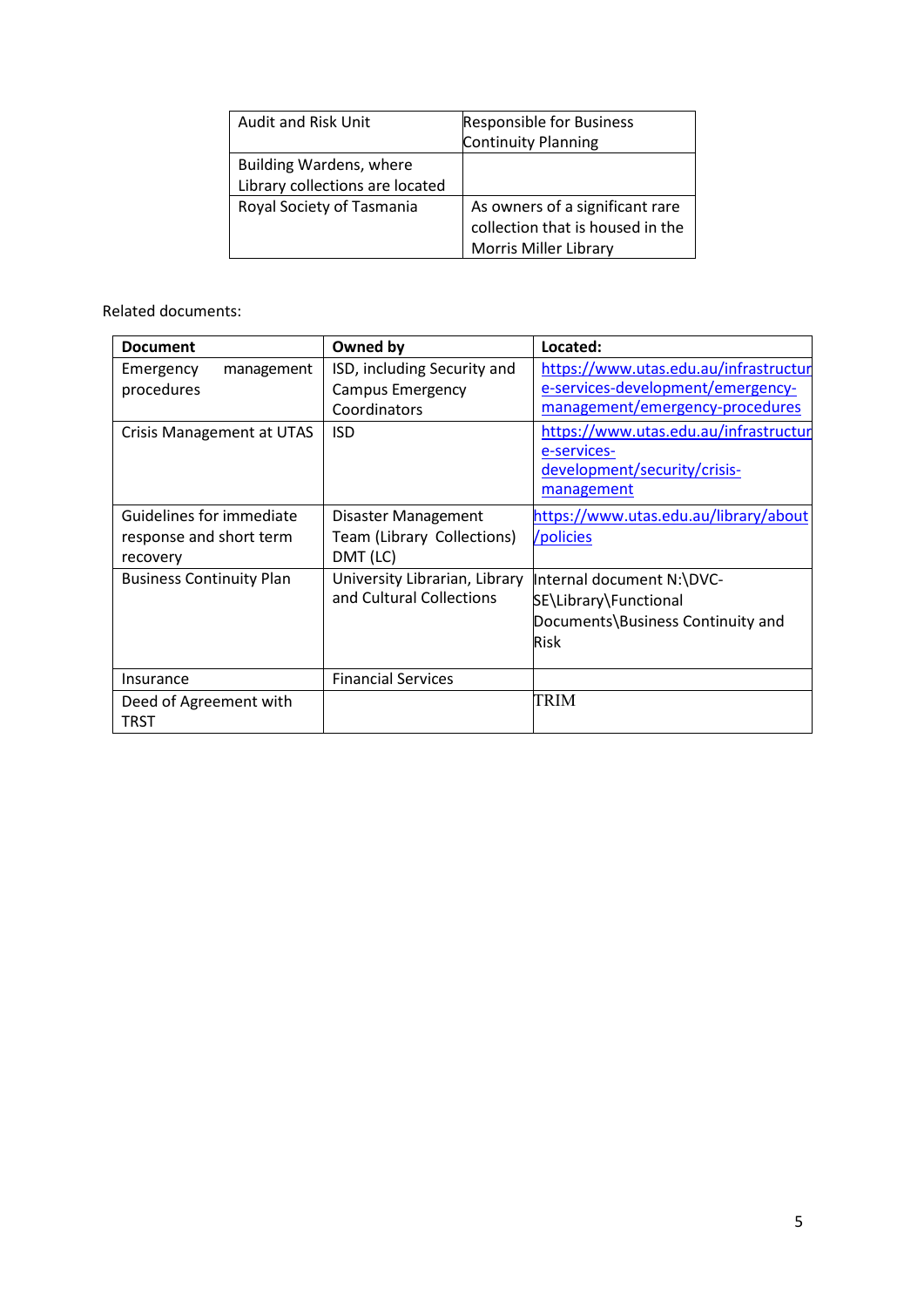### <span id="page-5-0"></span>Disaster Management Team (Library Collections)

The Disaster Management Team (Library Collections) [DMT (LC)] is responsible for co-ordinating the prevention, preparedness, response and recovery for disasters and other incidents affecting Library collections.

DMT (LC) liaises with ISD, Building Wardens and other internal and external groups to ensure the safety of Library Collections. DMT (LC) meets annually with ISD (Facilities Management, including Security) and the Audit and Risk Unit to discuss priorities for prevention, preparedness, response and recovery.

DMT (LC) is led by the Senior Librarian (Collections) and includes:

Senior Librarian (Acquisitions and Access), Deputy; Librarian, Special & Rare Collections; Library Officer, Special & Rare Collections; Librarian, Acquisitions and Access, currently:

| Position                                           | Current               | contact                |
|----------------------------------------------------|-----------------------|------------------------|
| Senior Librarian (Collections),<br>Head            | Juliet Beale          | 6226 2395              |
| Senior Librarian (Resources and<br>Services Deputy | Debra Wilson          | 6226 2207              |
| Library Officer, Special & Rare<br>Collections     | <b>Heather Excell</b> | 6226 7883<br>6226 2222 |
| Librarian,<br>Acquisitions<br>and<br>Access        | lan Apted             | 6226 7412              |

### <span id="page-5-1"></span>Prevention

### Risk assessment and preventative measures

WHS provides a framework for risk assessment and preventions. DMT (LC) checks annually that the following processes have been carried out where Library collections are located. (See Appendix 1):

- WHS inspections evaluation of risks associated with plumbing, electrical, hazardous materials, fire hazards and security
- Building Condition walk through; evaluation of risks associated with rooves, guttering, windows and walls.
- Fumigation
- Annual discussion, and as needed, of vulnerabilities and specific requirements forsafekeeping of Library collections
- Site Risk and Vulnerability Assessments lead by the University Security Manager, these assessments look at site/buildings risk and vulnerabilities from a security aspect, and ensure all reasonably practicable mitigations are in place.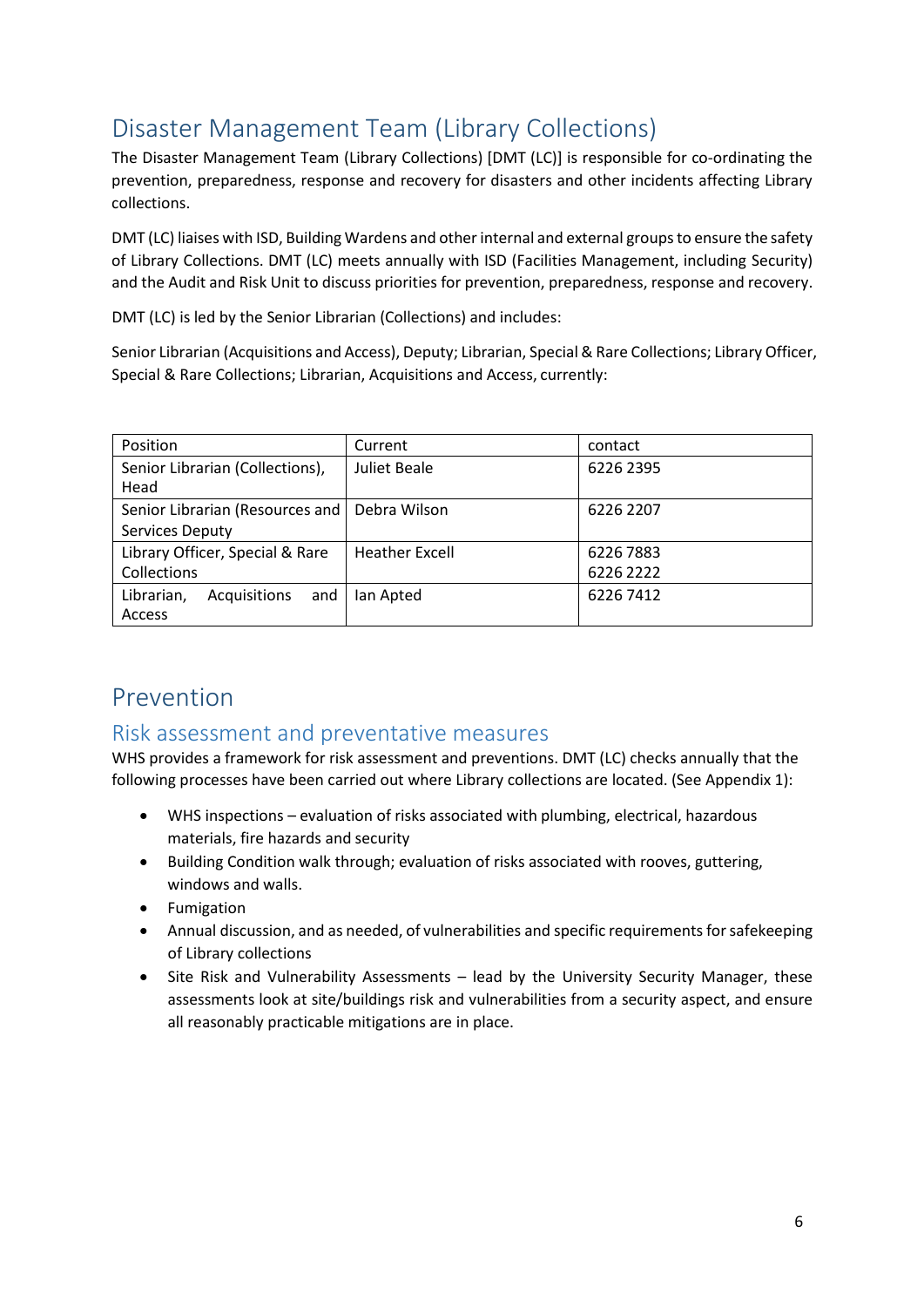### <span id="page-6-0"></span>Preparation

DMT (LC) audits the following preparations on an annual basis. (See Appendix 1)

### Emergency procedures and contacts

These are maintained by ISD as part of emergency management, and checked for currency and display as part of WHS inspections.

#### <https://www.utas.edu.au/infrastructure-services-development/emergency-procedures>

Guidelines for immediate response and short term recovery are communicated and accessible at each library collection location. (See Appendix 2)

DMT (LC) needs to ensure that Security contact during business hours and after hours for each library location is correct, and ensures they are aware to contact members of DMT (LC) as required. Updated contact details are to be provided to the Security Manager when a change in contact occurs.

### Emergency supplies and equipment

DMT (LC) ensures materials to remediate disaster are on hand where needed, such as disaster preparedness kits.

The Library has two sources of emergency supplies and equipment:

- A disaster preparedness kit is housed where rare collections are located: Special & Rare Collections, Morris Miller, Level 5;.
- All other locations rely on materials and resources provided by ISD; or can be purchased from commercial suppliers as identified.
- Emergency supplies and equipment requirements ate to be reviewed for efficacy by the DMT (LC) and ISD on an annual basis.

### Floor plans of Library locations

Floor plans of the Library's physical spaces are available from the Library website [http://www.utas.edu.au/library/libraries/libraries.](http://www.utas.edu.au/library/libraries/libraries) These show the arrangement of the collections and identify collection priorities where possible, and locations of disaster preparedness kits.

The inner doors of the Special & Rare Collections area level five Morris Miller Library display shields of Blue Shield Australia to alert Tasmanian Fire Service (TFS) emergency fire crews heritage collections are housed within. Details are to be provided to ISD, at least annually, on current status of Blue Shield locations.

### Collection priorities

DMT (LC) ensures collection priorities for salvage are identified on floor plans and communicated at each Library location

Rare and unique collections are the priority for salvage:

- 1. Special & Rare Collections housed on Level 5 of the Morris Miller Library.
- 2. Items held that are unique within Australian Libraries.

Special & Rare Collections identify priorities within their collections, and in consultation with TRST. This document is maintained by Special & Rare Collectionsteam.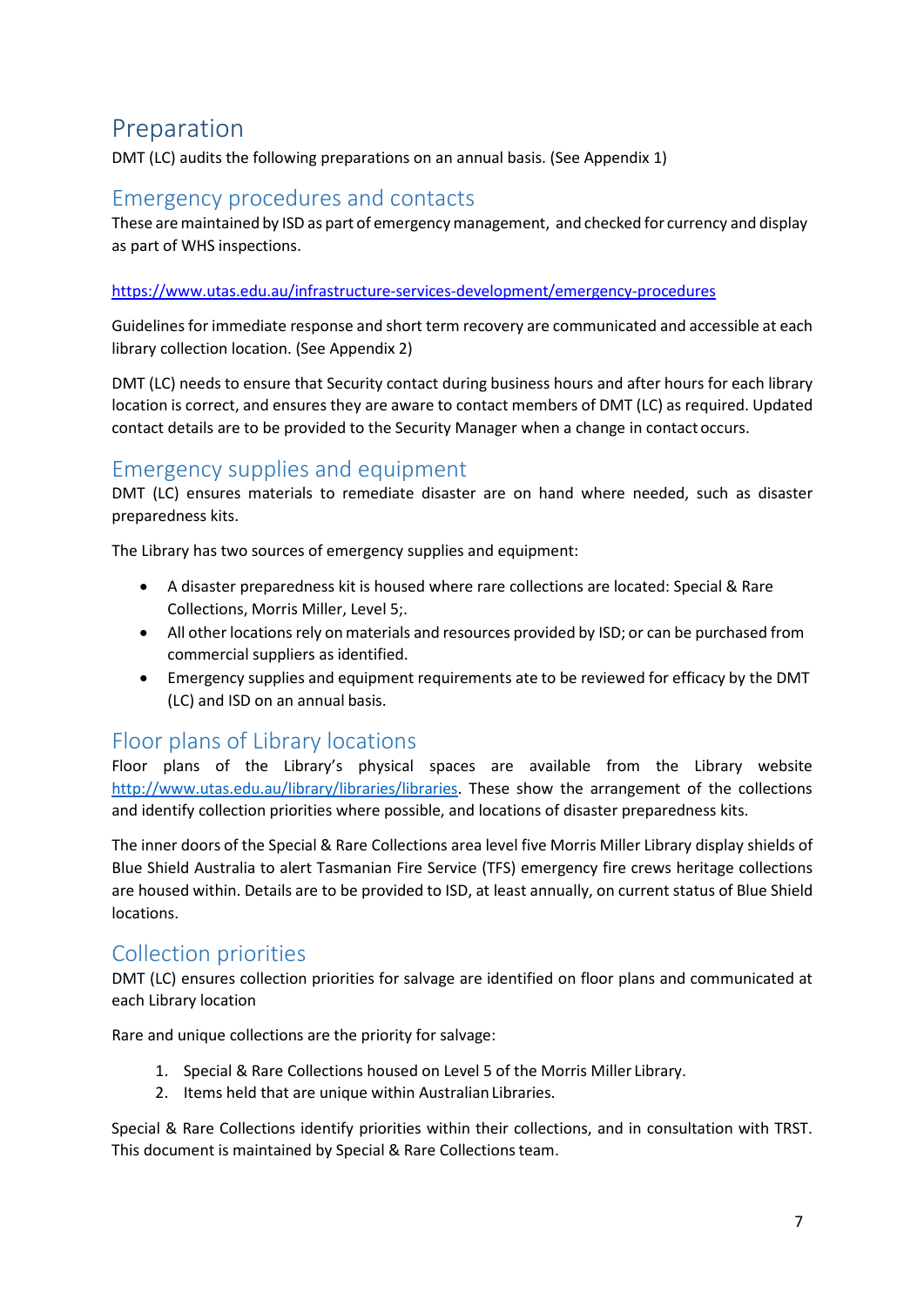### Disaster recovery training and awareness

Priority is for DMC (LC) to receive training and ensure that this occurs, particularly Special & Rare Collections staff. DMT (LC) maintains awareness of authoritative sites and resources that can be accessed, as listed in advisory roles for external providers in recovery phase (p. 11) and as advised from training.

### Communication

DMT (LC) ensure immediate emergency response details & recovery procedures are updated, communicated and available at Library locations. DMT (LC) to ensure ISD are provided with any changes to current library practices or emergency contact details.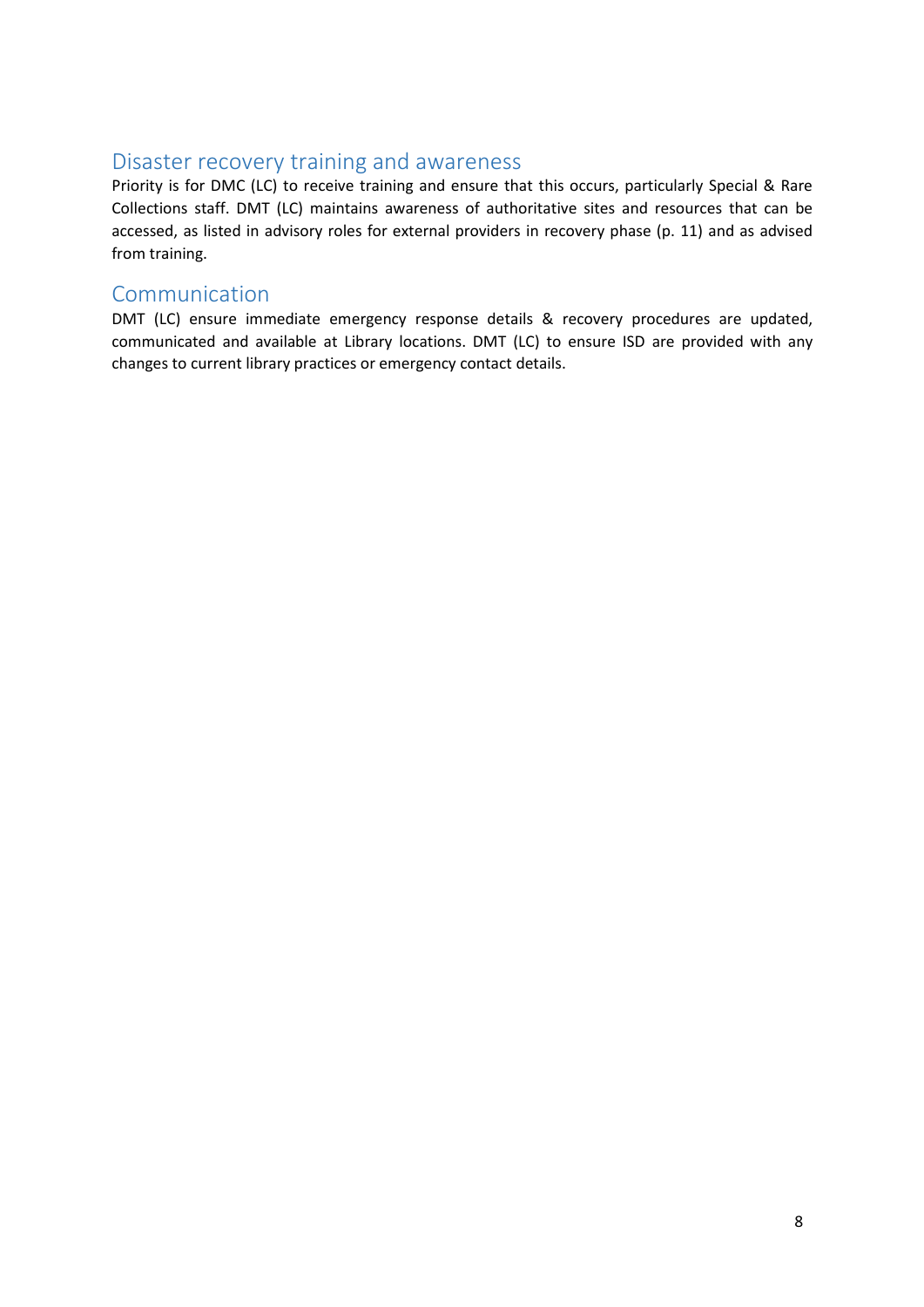### <span id="page-8-0"></span>Response

The first 48 hours are generally regarded as the immediate emergency response period. After the initial 48 hour period comes the recovery phase.

These provide guidelines for an immediate emergency response, for whoever is first on the scene of a critical incident affecting Library Collections; and to for Library Services staff moving into the recovery phase.

The University has a Crisis Management and Recovery Team (CMRT), and will assume overall control of the University's response to a crisis, in close communication and collaboration with the Library. A member of the DMT (LC) may be co-opted onto the CMRT as the crisis unfolds and is managed into the Recovery phase.

### Immediate recovery from disaster

ISD and external emergency services (Police, Fire, etc) will assess the area following an incident. The CMRT may become involved should the extent of the incident warrant their attention. Onsite personnel and staff nominated to work on response in relation to collections may only enter the premises once emergency services and ISD have declared the area safe.

If the incident is not endangering to staff and clients, and evacuation is not necessary, where practicable - **take immediate remedial actions to prevent damage**

- Seek assistance of staff in immediate areas
- Move material away from affected areas
- Retrieve pre-identified valuable items ie in Rare Collections
- Where available use the Library's disaster kits (sufficient for small scale incident) to protect material or,
- Source supplies as needed from third parties, as well as material and human support as required

DMT (LC) reviews emergency response to incidents threatening Library Collections in conjunction with ISD. These guidelines for immediate response and short term recovery actions are summarised and circulated to Library collections locations (See Appendix 3). Currently:

| <b>Emergency: Immediate response structure</b>   |                    |                                |  |
|--------------------------------------------------|--------------------|--------------------------------|--|
| What do I do (process)                           | Owner              | <b>Comments</b>                |  |
| A critical incident that has potential to, or is | Staff/Security     | E.g. water leaks               |  |
| damaging collections, is noticed                 | who notice the     |                                |  |
|                                                  | damage             |                                |  |
| <b>Follow UTAS emergency procedures:</b>         | Campus<br>Security | Security is the first point of |  |
| <b>Contact Security</b>                          | Services (ISD) On  | contact for critical incidence |  |
| Urgent:                                          | 24 hour call       | on 24 hour call.               |  |
| Hobart 6226 7600                                 |                    | Security to isolate source of  |  |
| Launceston 6226 3336                             |                    | causation of damage<br>or      |  |
| Burnie 6226 3336                                 |                    | threat.                        |  |
|                                                  |                    | Security to determine if it is |  |
| Non urgent ISD                                   |                    | safe for staff to enter        |  |
| 6226 2791                                        |                    | affected area                  |  |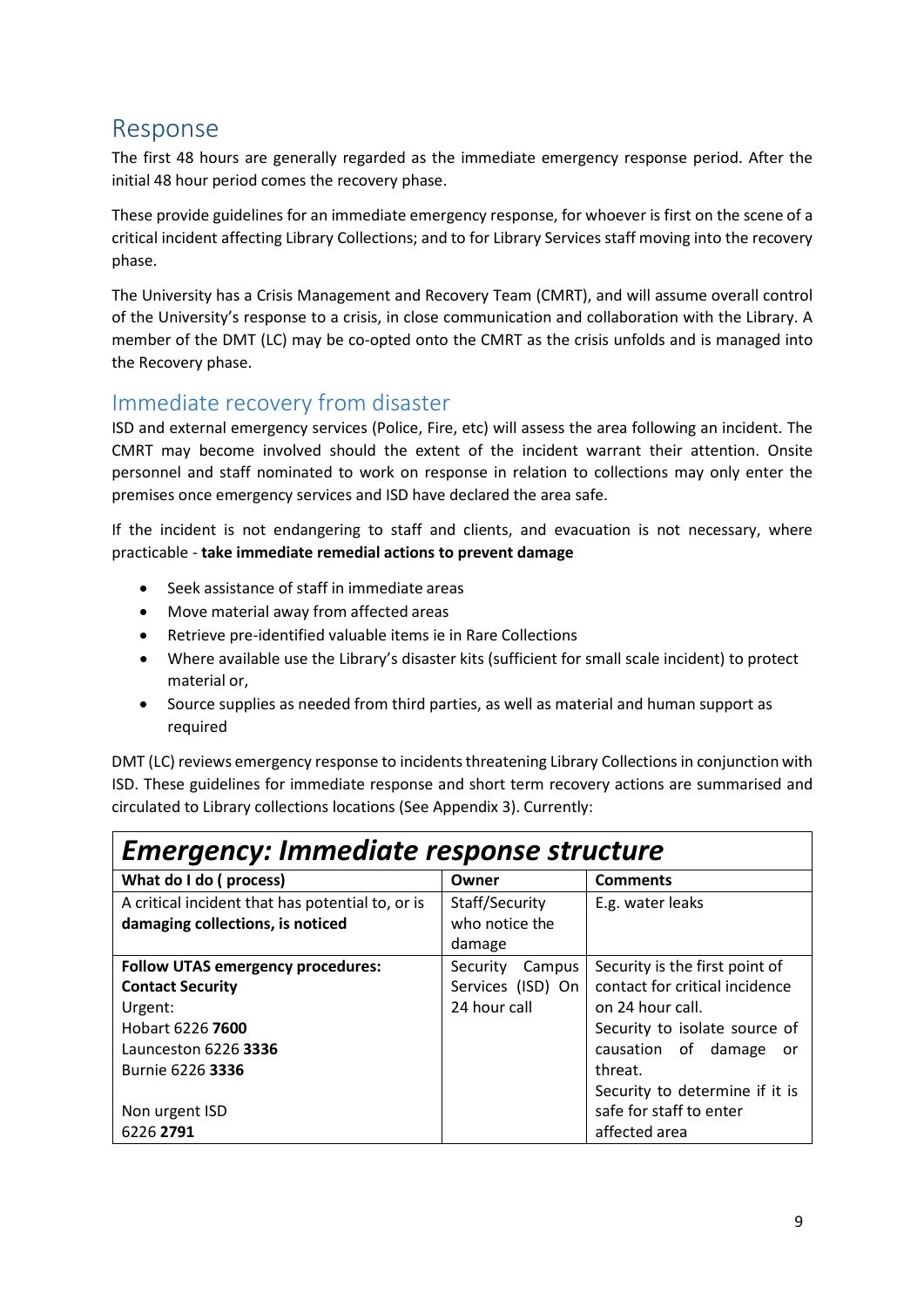|                                                                                                                                                                                                                                                                                                                                                                   |                                                                    | ISD resources brought in as<br>required (Heavy duty cleaning<br>equipment etc)                                                                                                                                                                                                                                                                      |
|-------------------------------------------------------------------------------------------------------------------------------------------------------------------------------------------------------------------------------------------------------------------------------------------------------------------------------------------------------------------|--------------------------------------------------------------------|-----------------------------------------------------------------------------------------------------------------------------------------------------------------------------------------------------------------------------------------------------------------------------------------------------------------------------------------------------|
| If the incident is not endangering to staff and<br>clients, and evacuation is not necessary,<br>where practicable - take immediate remedial<br>actions to prevent damage<br>work first to rescue collection<br>priorities,<br>use supplies from disaster kits<br>move the material from the affected<br>area<br>seek assistance of staff in the<br>immediate area | Staff/Security<br>who notice the<br>damage                         | Floor plans locate collection<br>location<br>priorities and<br>οf<br>disaster kits.<br>Access to other emergency<br>equipment<br>fire<br>e.g.<br>extinguishers?                                                                                                                                                                                     |
| (Security and Campus<br><b>ISD</b><br>Emergency<br>Coordinators) will assess risk to collections<br>and make contact with contact (business<br>hours and after hours contact for each library<br>location)                                                                                                                                                        | University<br>Librarian on 24<br>hourcall                          | ISD and (business hours and<br>after hours contact for each<br>library location) to determine<br>appropriate recovery/salvage<br>site and roll out of equipment<br>consumables<br>and<br>commensurate with disaster<br>level.<br>(business hours and after<br>hours contact for each library<br>location) to determine if DMT<br>(LC) are required. |
| If applicable Disaster Recovery Procedures<br>implemented                                                                                                                                                                                                                                                                                                         | Staff onsite<br>(LC)<br><b>DMT</b><br>if I<br>members<br>available | Follow procedures for type of<br>damage, level of damage, type<br>of media from listed advisory<br>bodies<br>providers<br>External<br>service<br>required<br>contacted<br>as<br>salvage<br>external<br>site,<br>industrial freezer, restoration<br>equipment providers                                                                              |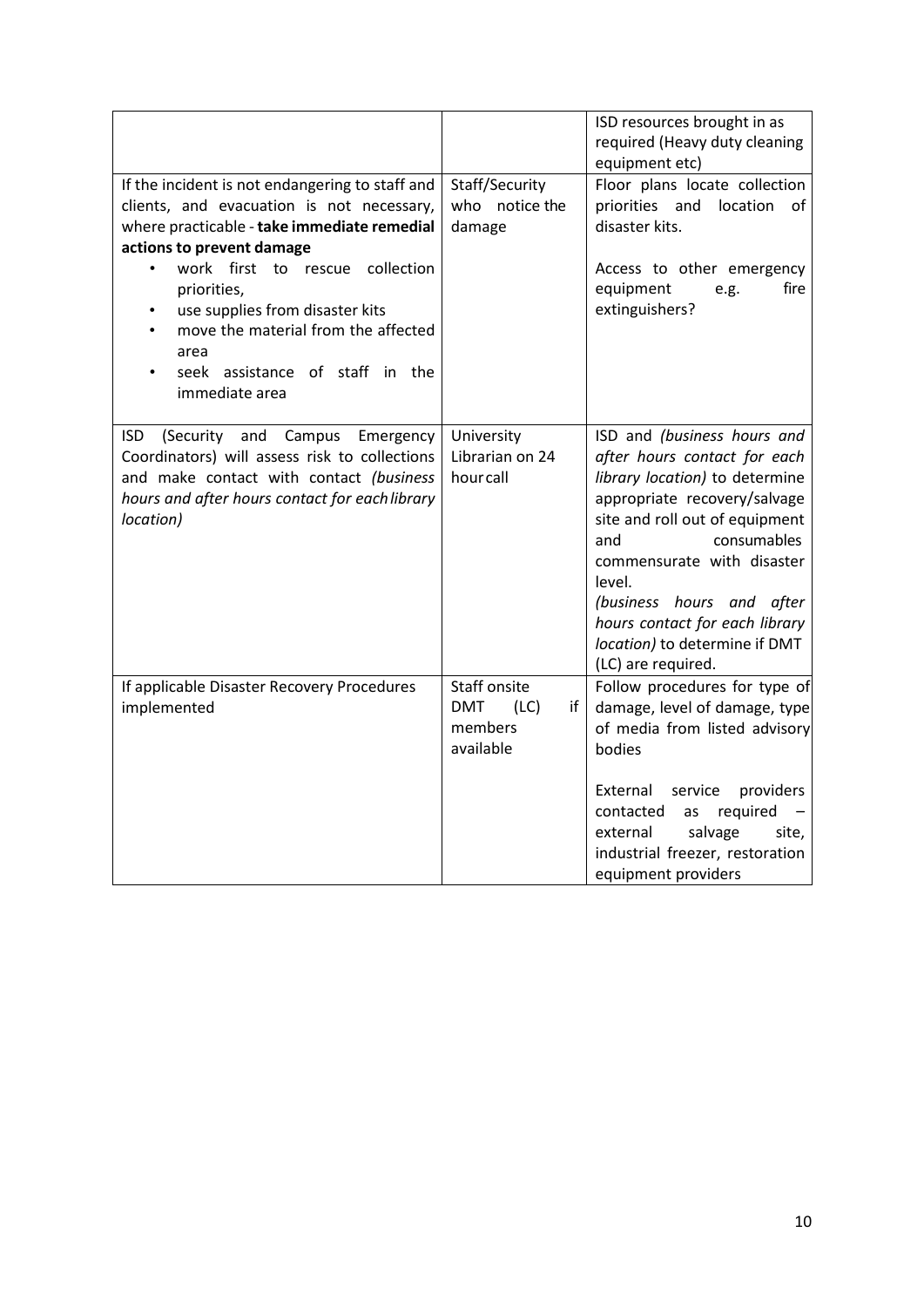### <span id="page-10-0"></span>Recovery: Disaster recovery procedures

#### Immediate and short-term recovery requirements

The Library *contact*, in co-operation with ISD (or CMRT, depending on the severity of the incident), should then identify what actions and additional resources will be needed to contain the damage and begin the salvage process. This includes:

- Conservation experts, library professionals, trades people, specialist recovery businesses (such as Zircodata, formerly Iron Mountain)
- Equipment and materials
- Off-site secure area for storage of undamaged items
- Insurance considerations

#### Recovery phase

DMT (LC) or other Library Services staff will nominate a disaster recovery team.

Depending on the severity of the disaster there are two main responses:

#### In-house response for localised damage involving lightly damaged material

Allocated staff can commence retrieval, sorting, and salvage of items in designated areas. ISD Space Management can provide assistance/guidance on this. In the case of the in-house salvage /restoration, authoritative manuals and procedures will be used listed under external contacts for recovery. eg. [https://www.records.nsw.gov.au/recordkeeping/advice/disaster-management/recovery-chcklist,](https://www.records.nsw.gov.au/recordkeeping/advice/disaster-management/recovery-chcklist) and advice from agencies listed below in external providers list.

#### Outsourced response for widespread damage involving a large volume of material

Zircodata (Iron Mountain) is the main external provider for UTAS Library. DMT (LC) annually checks with Zircodata the currency of these services, and contacts. Full contact list (p 13). The following services and equipment are mainly provided by Zircodata and business partners.

| Service             | Provider                                                                                                                      | Comments                                                                                                                                                                                                                                       |
|---------------------|-------------------------------------------------------------------------------------------------------------------------------|------------------------------------------------------------------------------------------------------------------------------------------------------------------------------------------------------------------------------------------------|
| Clean-up            | Zircodata                                                                                                                     | Assist with the removal of                                                                                                                                                                                                                     |
|                     |                                                                                                                               | damaged items                                                                                                                                                                                                                                  |
| Storage             | Zircodata                                                                                                                     | ١f<br>ISD<br>cannot facilitate on-<br>campus storage arrangements<br>for drying of large amounts of<br>damaged material, Zircodata<br>can investigate, source, and<br>for commercial<br>arrange<br>providers to provide a suitable<br>facility |
| Freezing            | Zircodata partners:<br>Southern libraries:<br><b>Tasports Cold Stores</b><br><b>Northern libraries:</b><br>Swire Cold Storage | Iron Mountain can<br>prepare<br>items for storage and arrange to<br>have materials frozen                                                                                                                                                      |
| Drying of materials | Zircodata partners: Steamatic                                                                                                 | Materials preserved by deep<br>freeze will then be flown to                                                                                                                                                                                    |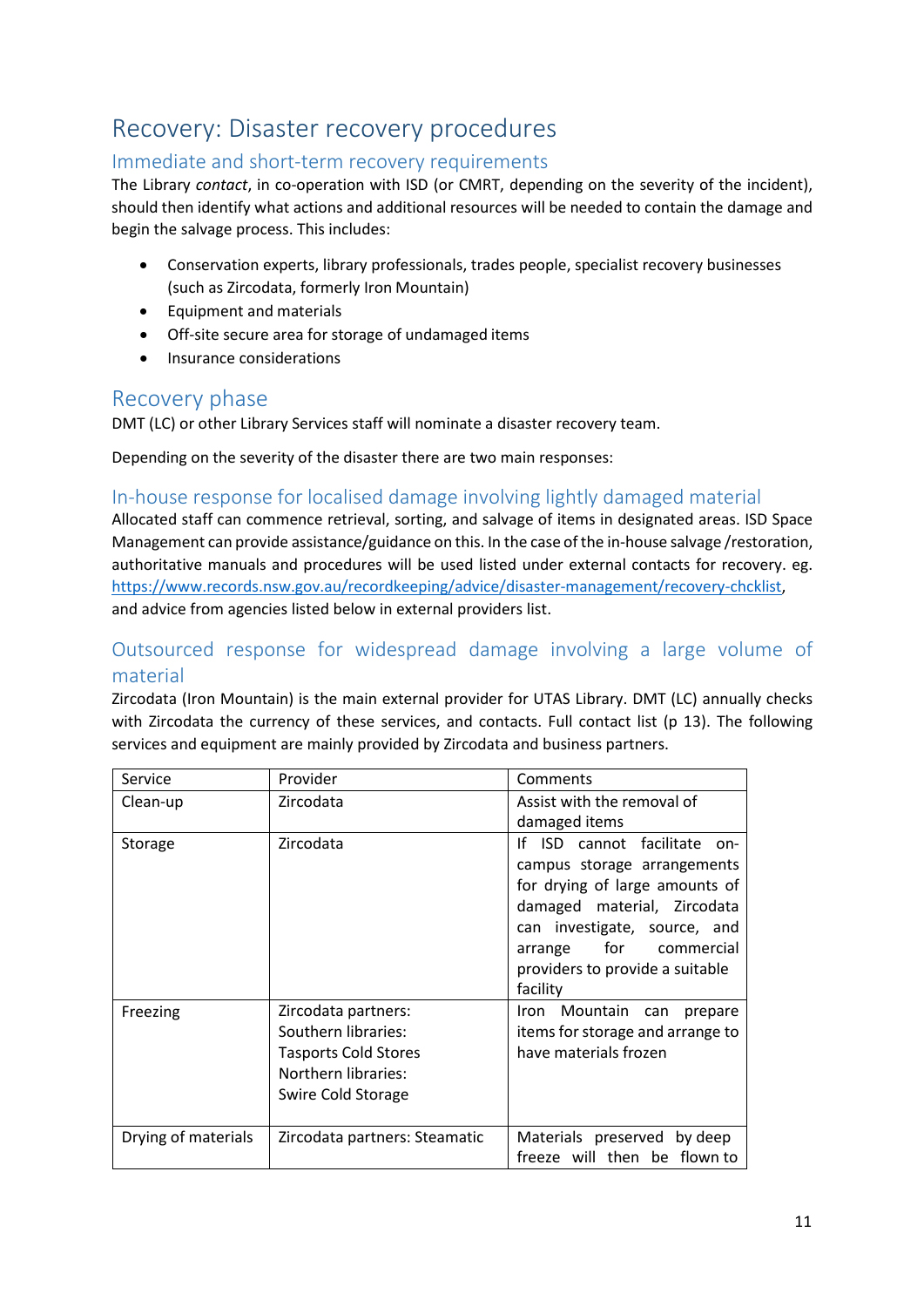|                                                                            |                | Melbourne to be spun dry by<br>Steamatic                                                                                                                               |
|----------------------------------------------------------------------------|----------------|------------------------------------------------------------------------------------------------------------------------------------------------------------------------|
| Specialist advice for   Art & Archival<br>damage to<br>rare<br>collections |                | Should Art & Archival<br>recommend standard freezing<br>and drying of damaged rare<br>materials, Zircodata should be<br>engaged to assist with the<br>recovery process |
| Professional advice<br>and support                                         | Art & Archival |                                                                                                                                                                        |

### Evaluation of damaged stock for retention and disposal – including insurance assessment

First check with the Financial Controller UTAS Financial Services regarding insurance/assessor arrangements.

#### <http://www.utas.edu.au/finance/insurance/contacts>

A value on items destroyed, in most cases, is needed for insurance purposes. The disaster response team will need to work with Financial Services on this matter.

Once the all clear is given by insurers and assessors, the disaster recovery team may proceed with the full-scale clean-up, and implement the following procedures:

- Take photographic evidence of the scale of the losses
- Document damage to the property, collections, IT infrastructure and resources, documents, etc.

#### Rebuilding lost collections

Lost collections will be re-built in line with the Library's prevailing Collection Management Principles, with regard to University priorities, and in consultation with relevant stakeholders.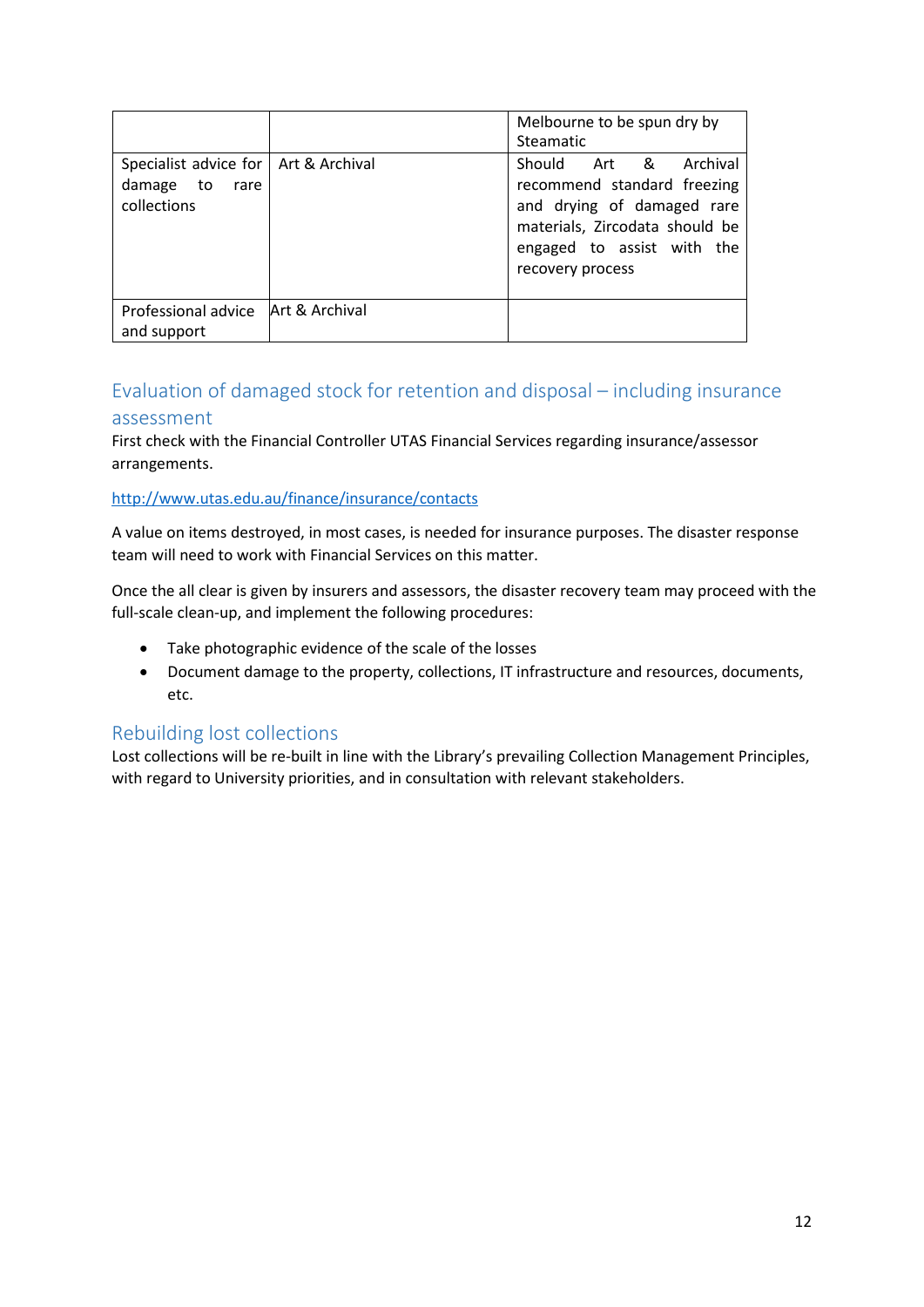### External contacts for the recovery process

| <b>Active recovery and restoration</b>                   |                                    |                                                                                                                  |                                                                                                                                                                                                                  |
|----------------------------------------------------------|------------------------------------|------------------------------------------------------------------------------------------------------------------|------------------------------------------------------------------------------------------------------------------------------------------------------------------------------------------------------------------|
| Organization                                             | Phone<br>contact                   | Website                                                                                                          | Description                                                                                                                                                                                                      |
| Zircodata<br>(Iron<br>Mountain)                          | 0-6249<br>9333<br>0-0438<br>573136 | www.ironmtn.com.au/<br>https://www.ironmountain.<br>com/services/emergency-<br>response-storage-and-<br>delivery | Clients of Iron Mountain are eligible for<br>assistance in the event of disaster. Role:<br>active recovery and restoration of all<br>collections where such a strategy is<br>deemed necessary by the Library     |
| <b>Art &amp; Archival</b>                                | 0-02-6297<br>7670                  | http://www.artandarchival.<br>com.au/                                                                            | Art & Archival offers a disaster response<br>and recovery service for all paper based<br>and other materials. Role: 1. Advisory;<br>2. Active recovery and restoration of<br>rare collections only; 3. Training. |
| <b>Victoria</b><br>Queen<br>and Art<br>Museum<br>Gallery |                                    | http://www.qvmag.tas.gov.<br>au/                                                                                 | QVMAG has freeze drying facilities that<br>should be investigated for post disaster<br>recovery of small amounts of archival<br>materials Role: active recovery                                                  |
| <b>Swire Cold Storage</b>                                | (03)<br>6330<br>1606               | 19-21 Legana Park Drive,<br>Legana, TAS 7277                                                                     | Zircodata business partner for northern<br>libraries. Provides freezing                                                                                                                                          |
| <b>Tasports</b><br>Cold<br><b>Stores</b>                 | 1300<br>366<br>742                 | GPO Box 202, Hobart, TAS<br>7001                                                                                 | Zircodata business partner for southern<br>libraries. Provides freezing                                                                                                                                          |
| <b>Steamatic</b>                                         | (03)<br>9587<br>6333               | 23 Jarrah Drive, Melbourne,<br><b>VIC 3195</b>                                                                   | Zircodata business partner. Provides<br>drying                                                                                                                                                                   |

| <b>Advisory</b>                           |                   |                                                          |                                                                                                                                                                                                                 |
|-------------------------------------------|-------------------|----------------------------------------------------------|-----------------------------------------------------------------------------------------------------------------------------------------------------------------------------------------------------------------|
| Organization                              | Phone<br>contact  | Website                                                  | Description                                                                                                                                                                                                     |
| <b>Shield</b><br><b>Blue</b><br>Australia | 0-03-8341<br>7135 | www.blueshieldaustralia.or<br>g.au/                      | The cultural equivalent of the Red Cross,<br>BSA is a federation of NGSs which<br>represents professionals active in the<br>fields of archives, libraries, monuments<br>and sites, and museums. Role: advisory. |
| <b>DISACT</b>                             |                   | https://www.facebook.co<br>m/groups/1755321231184<br>50/ | Provides assistance in the event of<br>affecting<br>public<br>emergencies<br>collections. Role: advisory.                                                                                                       |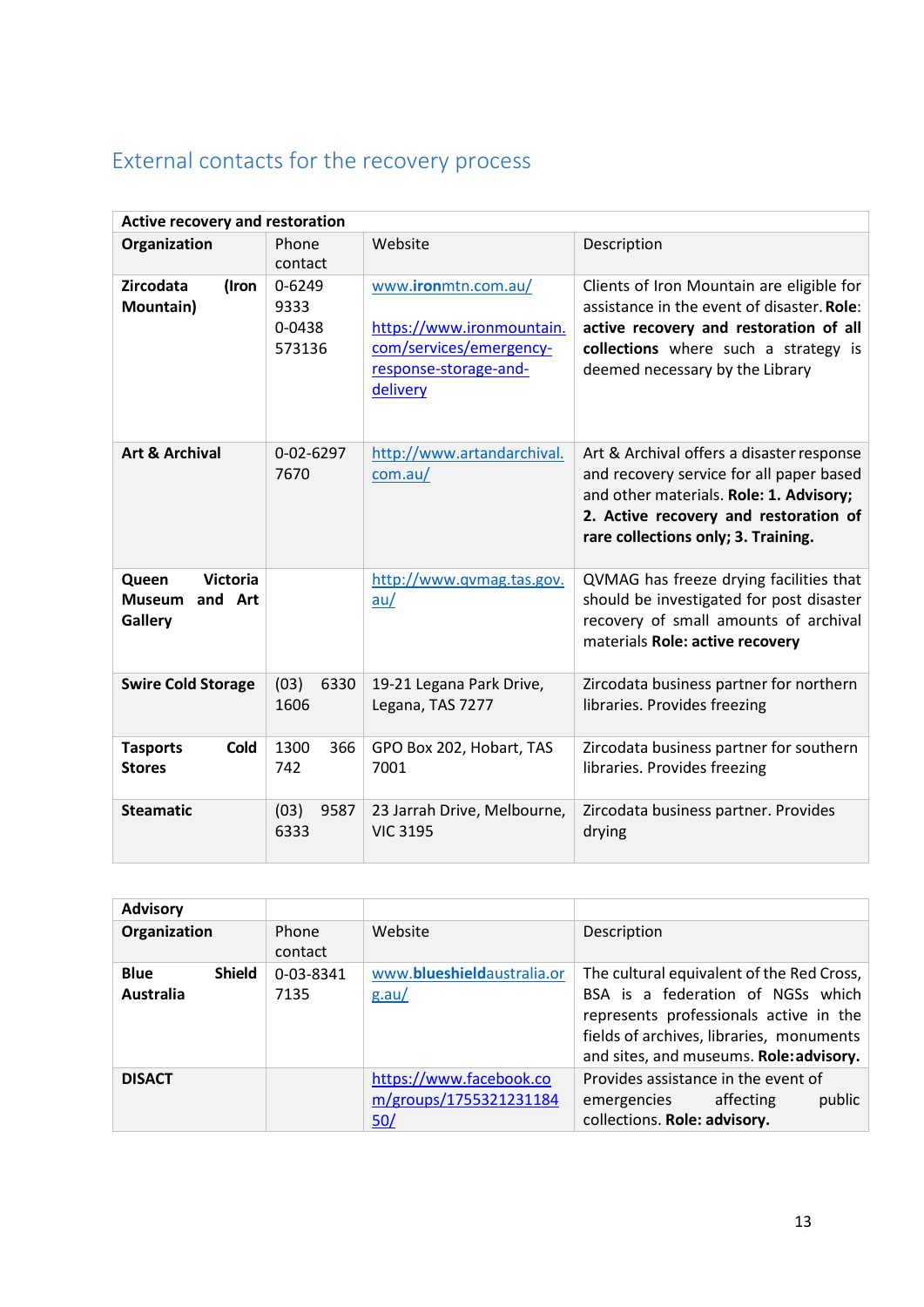| <b>ALIA</b>                                                                                 | $0 - 02 - 6215$<br>8222 | https://www.alia.org.au/               | ALIA has prepared a number of guides<br>and templates to assist libraries with<br>disaster preparedness. Role: advisory.                                                       |
|---------------------------------------------------------------------------------------------|-------------------------|----------------------------------------|--------------------------------------------------------------------------------------------------------------------------------------------------------------------------------|
| <b>Australian</b><br>Government<br><b>Disaster Assist</b>                                   |                         | https://www.disasterassist.<br>gov.au/ | The AGDA website provides individuals<br><b>families</b><br>better<br>and<br>access<br>to<br>information about recovery assistance<br>following a disaster. Role: Information. |
| <b>Australian Institute</b><br>for<br>the<br>Conservation<br>οf<br><b>Cultural Material</b> |                         | http://www.aiccm.org.au                | The<br>professional<br>AICCM<br>the<br>is<br>for<br>organisation<br>conservators<br>- in<br>Australia. Role: advisory in the event of<br>damages to rare collections only.     |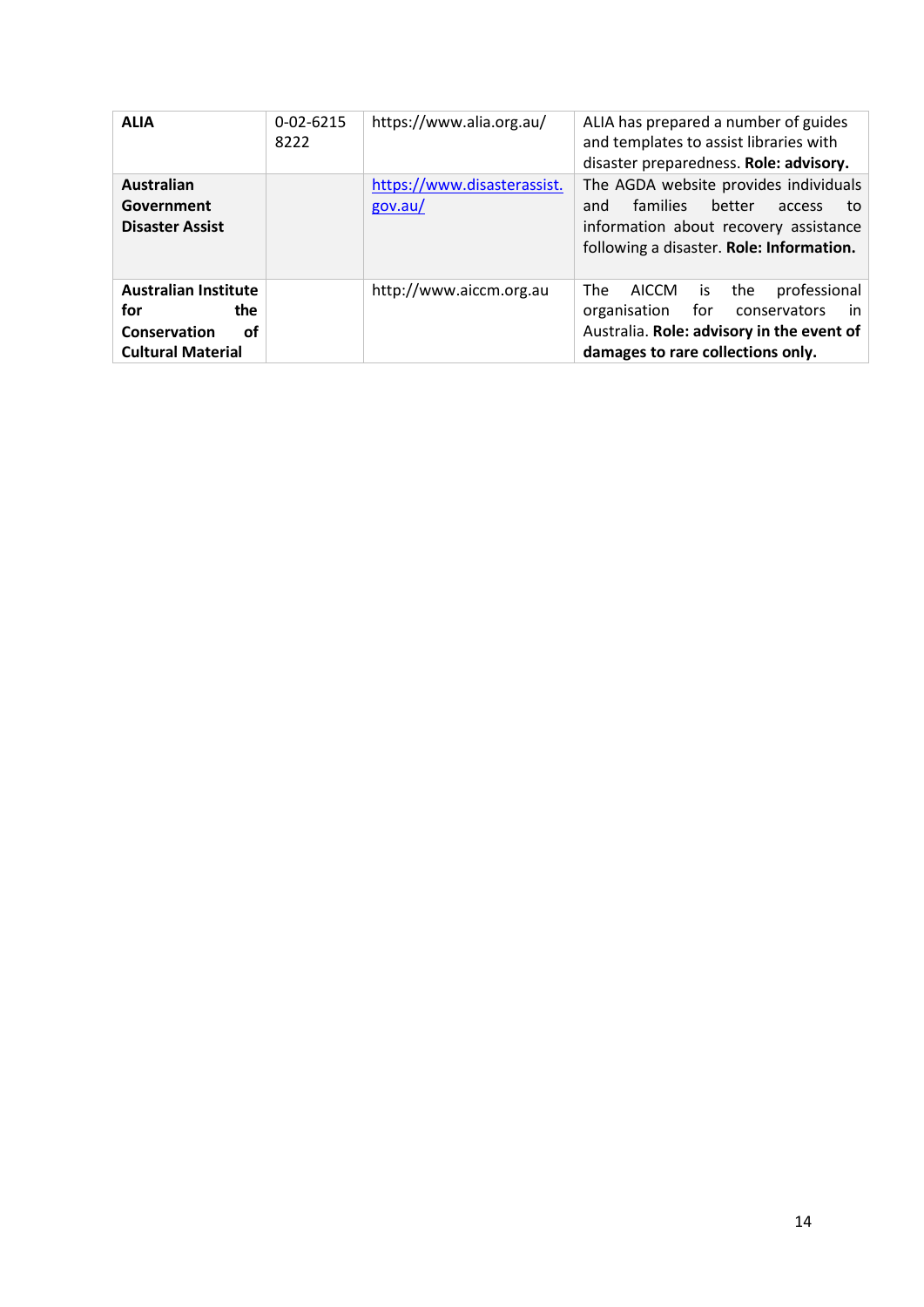### Appendix 1 - Schedule of preventative measures & preparedness actions, overseen by Disaster Management Team (Library Collections).

| Preventative<br>and<br>measures<br>preparedeness<br>actions,<br>performed<br>annually<br>or<br>as<br>specified | Responsibility                             | Morris<br>Miller<br>Library | Carington<br>- Smith | Clinical | Launceston | Law | Cradle<br>Coast | Rozelle | <b>STEPS</b> |
|----------------------------------------------------------------------------------------------------------------|--------------------------------------------|-----------------------------|----------------------|----------|------------|-----|-----------------|---------|--------------|
| Annual meeting with ISD to<br>review plan and discuss priorities                                               | DMT (LC)                                   |                             |                      |          |            |     |                 |         |              |
| WHS annual inspection                                                                                          | Hub<br>Div-Ex<br><b>WHS</b><br>coordinator |                             |                      |          |            |     |                 |         |              |
| <b>Building Condition</b><br>walk<br><b>ISD</b><br>through, inspection of guttering<br>windows walls           | <b>ISD</b>                                 |                             |                      |          |            |     |                 |         |              |
| Fumigation annual                                                                                              | <b>ISD</b>                                 |                             |                      |          |            |     |                 |         |              |
| Collection Priorities identified &<br>communicated                                                             | DMT (LC)                                   |                             |                      |          |            |     |                 |         |              |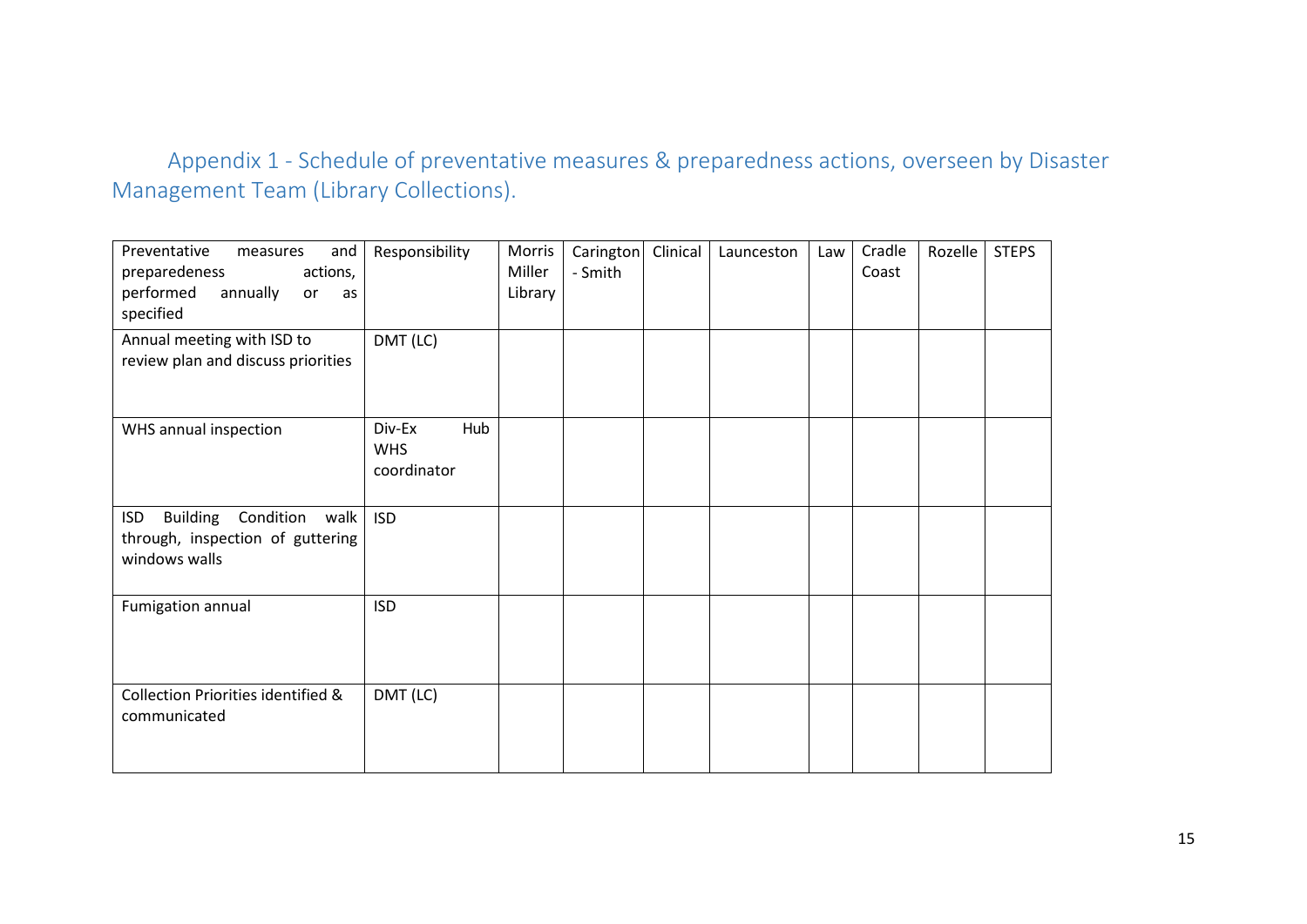| supplies<br>Emergency<br>and<br>equipment                                         | DMT (LC)                                        |  |  |  |  |  |
|-----------------------------------------------------------------------------------|-------------------------------------------------|--|--|--|--|--|
| Floor plans updated including fire<br>extinguishers and Blue Shield<br>locations. | DMT (LC)                                        |  |  |  |  |  |
| <b>UTAS</b><br>procedures<br>emergency<br>accessible/ on display                  | Div-Ex<br>Hub<br>S<br><b>WHS</b><br>coordinator |  |  |  |  |  |
| After hours and business hours<br>contacts for library locations                  | DMT (LC)                                        |  |  |  |  |  |
| Emergency Immediate Actions &<br>Recovery Procedures updated &<br>accessible      | DMT (LC)                                        |  |  |  |  |  |
| <b>Disaster Recovery training</b>                                                 | DMT (LC)                                        |  |  |  |  |  |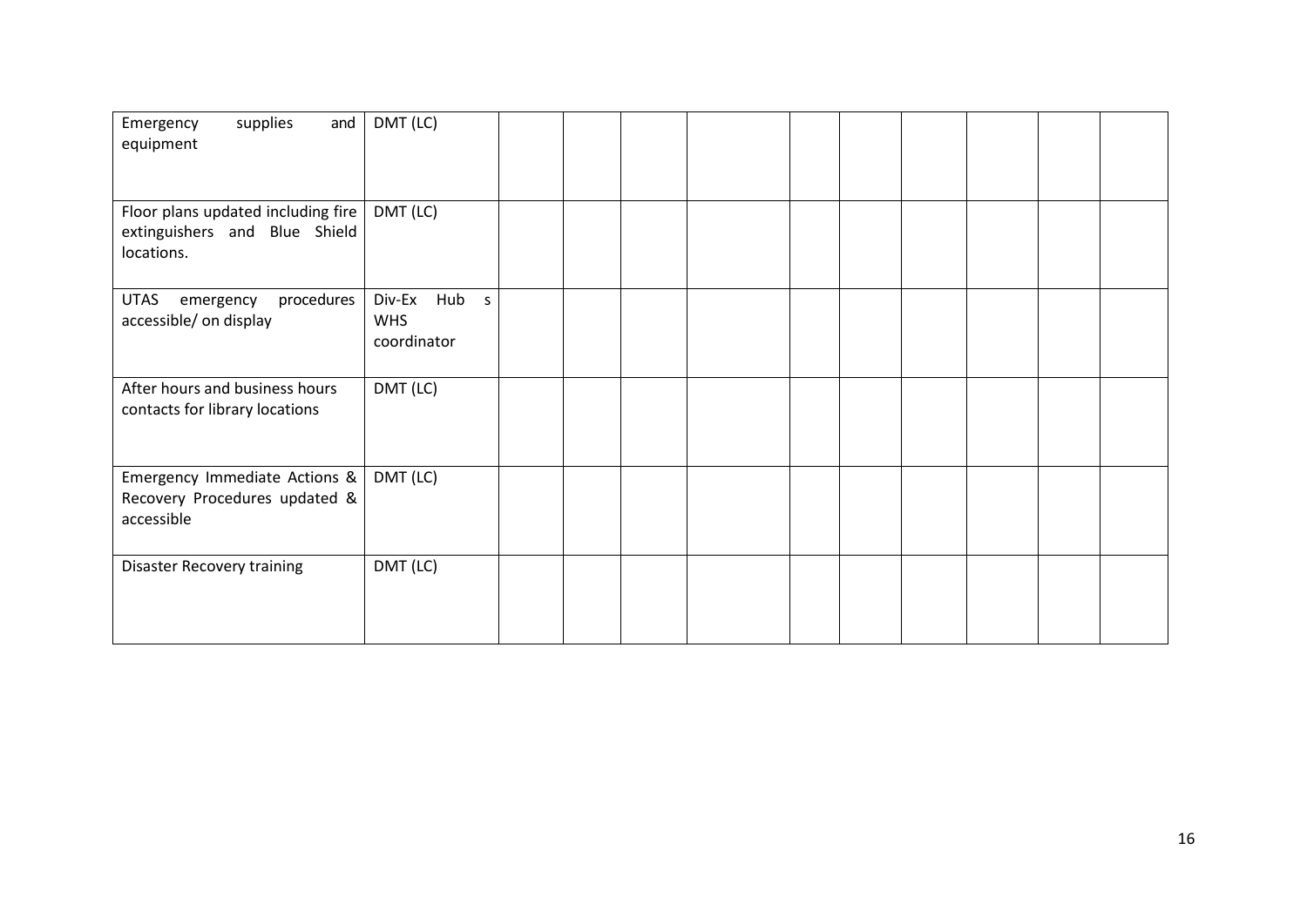Appendix 2: Guidelines for immediate actions and short term recovery

A critical incident that has potential to or is **damaging collections is noticed**

## **What do I do?**



**Follow UTAS emergency procedures: contact Security** Hobart 6226 **7600** Launceston 6226 **3336** Burnie 6226 **3336**



If the incident is not endangering to staff and clients, and evacuation is not necessary, where practicable:

**take immediate remedial actions to prevent damage** 

work first to rescue collection priorities, as identified on Library floor plans

move the material from the affected area

use supplies from disaster kits where available

seek assistance of staff in the immediate area



Security will assess the specific risk to collections in this incident and contact *Library Services representative* as needed to progress recovery phase